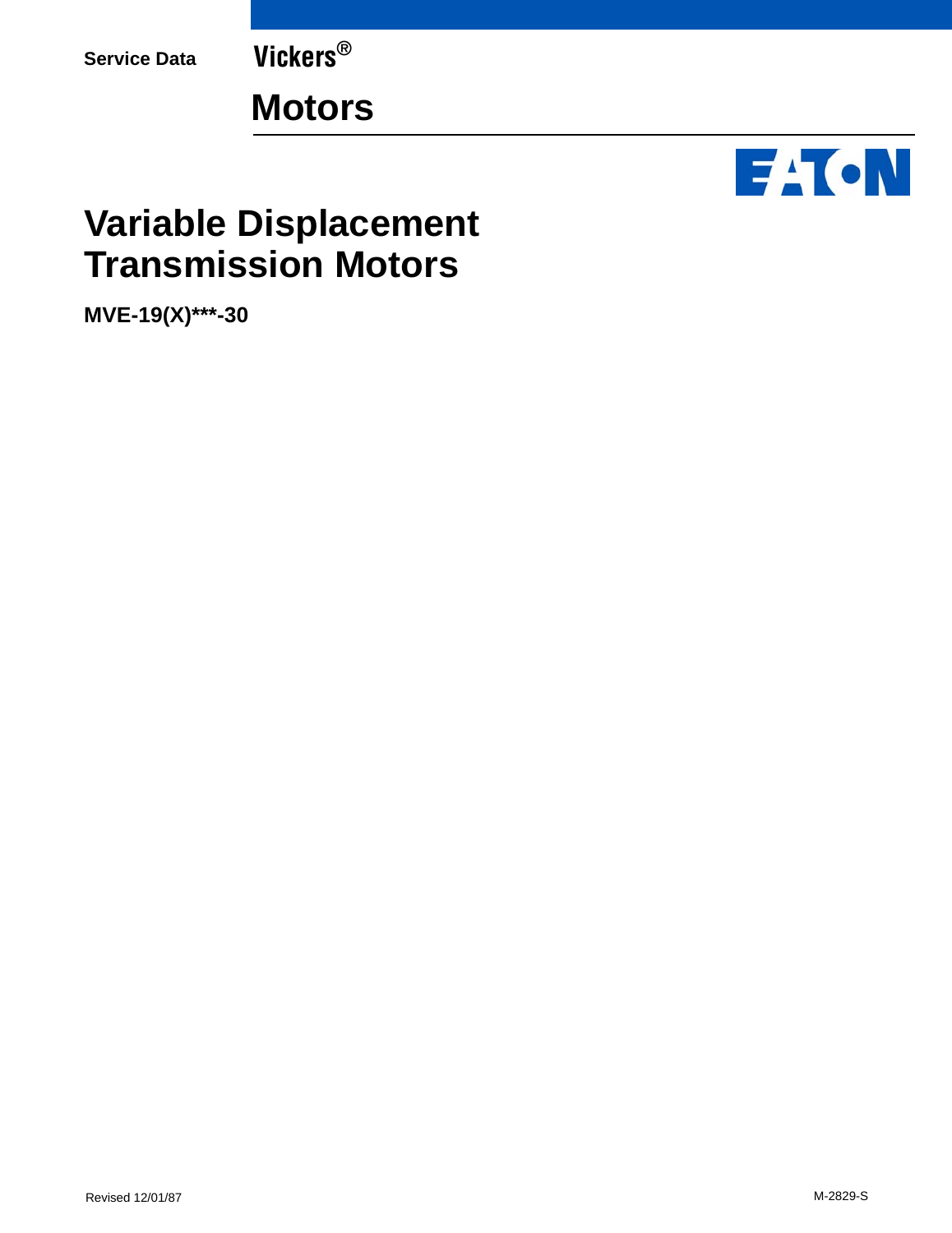| Included in               |        |
|---------------------------|--------|
| Rotating Group            | 923941 |
| Pintle Shim Kit           | 923938 |
| <b>Bearing Spacer Kit</b> | 942401 |
| ▲ Seal Kit                | 923940 |

| Model          | Shaft  | Valve<br><b>Block</b> |
|----------------|--------|-----------------------|
| MVE19-2-**-30  | 423415 | 429728                |
| MVE19-6-**-30  | 435305 |                       |
| MVE19-9-**-30  | 424544 |                       |
| MVE19-17-**-30 | 575302 |                       |
| MVE19X-2-**-30 | 423419 | 435284                |
| MVE19X-9-**-30 | 576788 |                       |

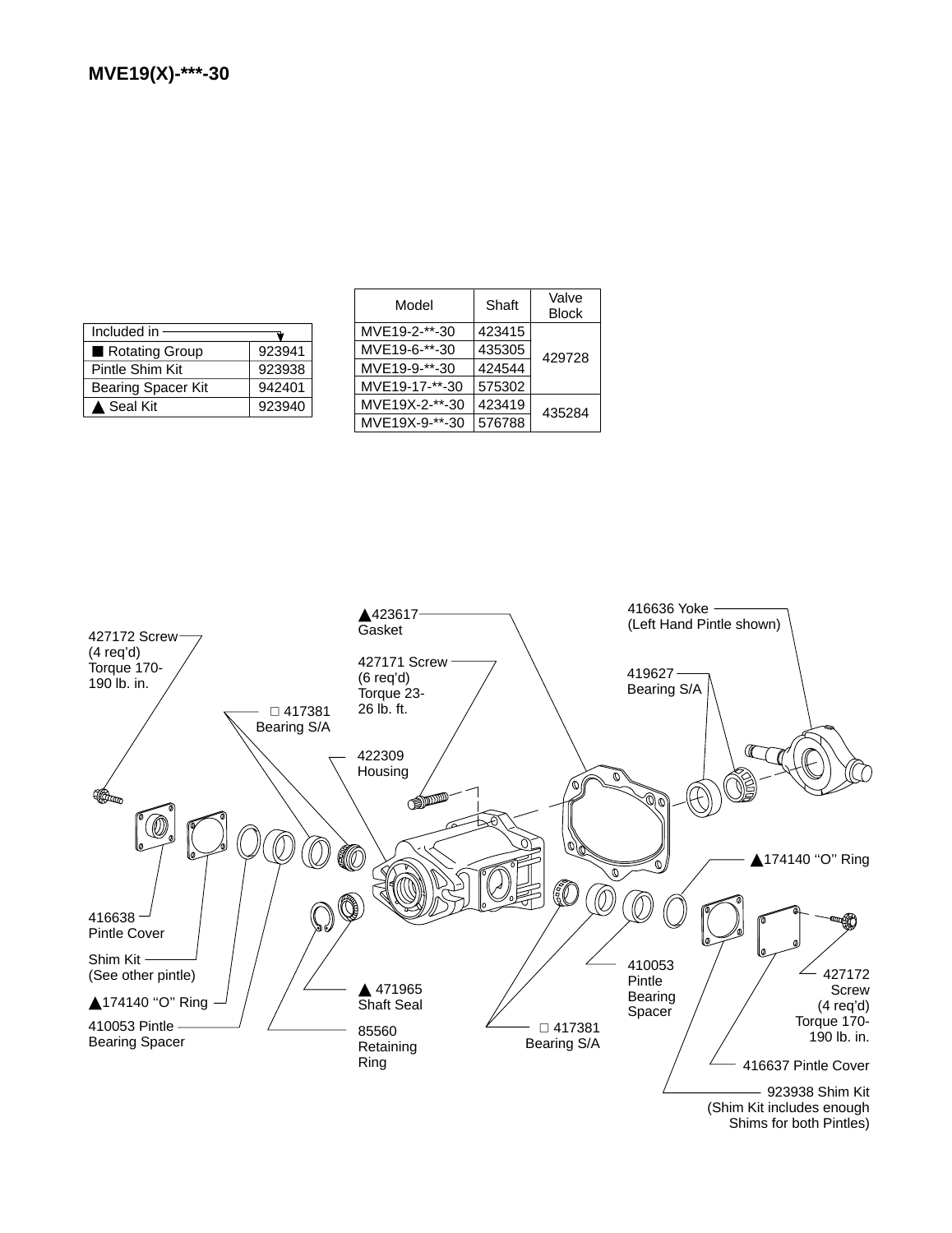